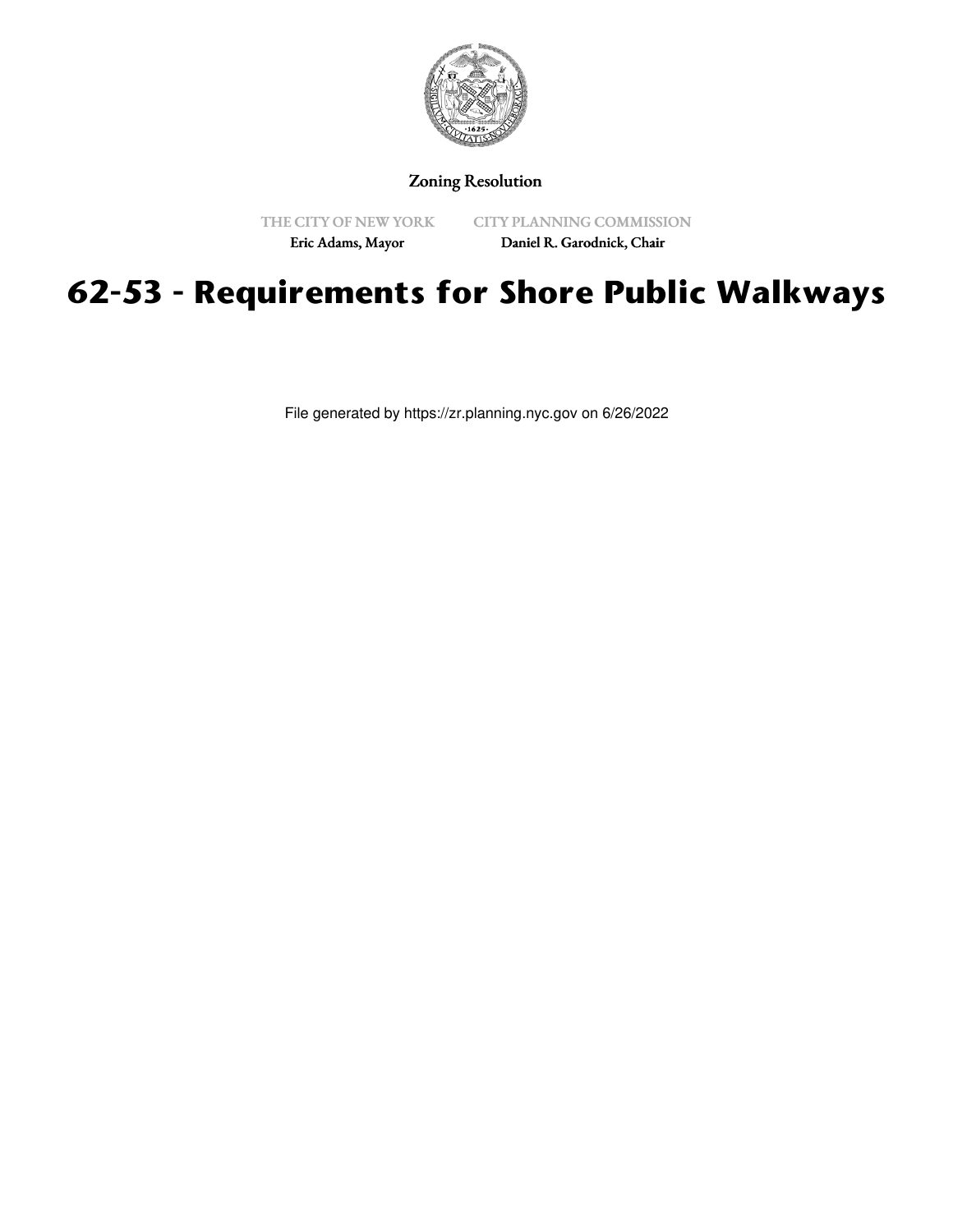## **62-53 - Requirements for Shore Public Walkways**

LAST AMENDED 5/12/2021

- (a) All #waterfront zoning lots# meeting the criteria set forth in Section 62-52 (Applicability of Waterfront Public Access Area Requirements), or #floating structures#, shall provide a #shore public walkway#, which shall comply with the following requirements:
	- (1) Such #shore public walkway# shall have a seaward edge contiguous with the seaward edge of the #waterfront yard# as established in Section 62-332 (Rear yards and waterfront yards) with a minimum width measured from such edge as set forth in paragraph (a)(2) of this Section, or for #floating structures#, as set forth in Section 62- 55, unless relocation or modification of width is permitted pursuant to this Section;
	- (2) Such #shore public walkway# shall have a minimum width of 30 feet for #zoning lots# #developed# with #predominantly# #community facility# or #commercial# #uses# in R3, R4, R5 and C3 Districts, and such #uses# in C1 and C2 Districts mapped within R1 through R5 Districts. The minimum width for a #shore public walkway# provided for a #zoning lot developed# with any #use# in all other districts, other than R1 and R2 Districts, shall be 40 feet.
	- (3) The minimum width of the #shore public walkway# set forth in paragraph (a)(2) of this Section may be reduced at the following locations provided no #shore public walkway# is reduced to less than 10 feet:
		- (i) on shallow portions of #zoning lots# that are less than 150 feet in depth, the minimum width of a #shore public walkway# may be reduced by one foot for every two feet that the lot dimension, measured from such edge, is less than 150 feet;
		- (ii) on narrow portions of #platforms# that are less than 150 feet in depth between the water edges located perpendicular to the landward edge of such #platform#, the minimum width of such #shore public walkway# along each opposite edge may be reduced by one foot for every two feet that the #platform# dimension is less than 150 feet;
		- (iii) on #zoning lots# where a #tidal wetland area# is provided, the width of the #shore public walkway# may be reduced by a foot for every foot of #tidal wetland area# along the seaward edge of the #waterfront yard# up to seven feet. Such reduction in depth shall not extend along more than 30 percent of the #shoreline# of the #waterfront zoning lot#.
- (b) In the case of a natural #shoreline# within New York State-designated wetlands, the #shore public walkway# shall be permitted to be relocated using either of the following methods:
	- (1) further landward within the designated wetlands or its adjacent regulated area in accordance with an approval from the New York State Department of Environmental Conservation, in which case its width and design shall be determined by such agency; or
	- (2) immediately adjacent and contiguous to the landward boundary of the wetlands area and any State-regulated adjacent area at the same elevation, in which case its width shall be measured from the seaward edge, as relocated.
- (c) #Shore public walkways# shall be accessible from a public sidewalk within a #street#, #public park# or other accessible open public place, according to the provisions of Section 62-56 (Requirements for Upland Connections). #Shore public walkways# shall connect with #shore public walkways# on adjoining #zoning lots#.
- (d) Whenever a #zoning lot# is divided by a boundary between districts, each portion of the #shore public walkway# shall be